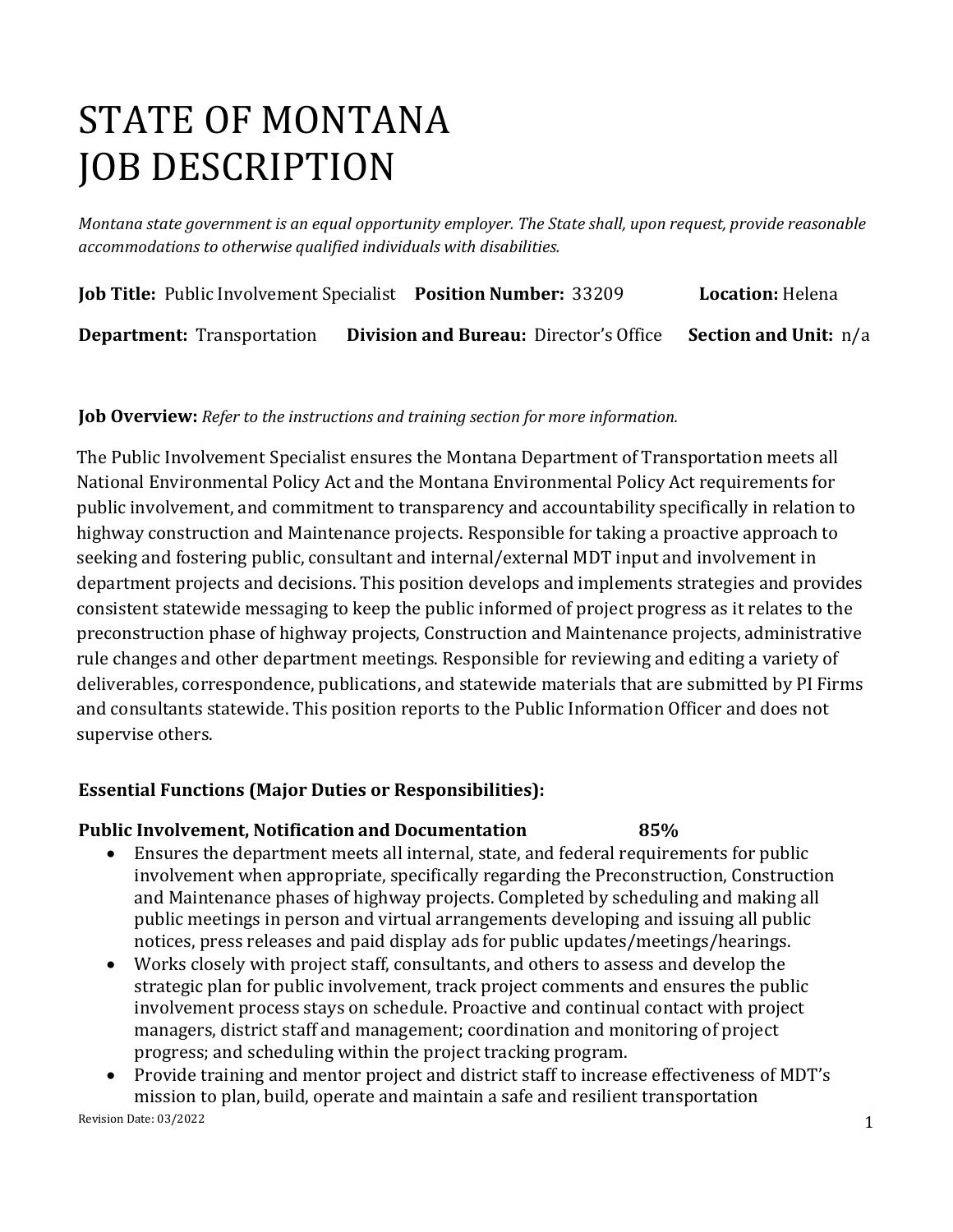infrastructure to move Montana forward. Work with project, district staff, and management to develop and execute a strategic plan, scheduling public meetings; and ensure consistent messaging particularly in the area of communications with the public and media.

- Works closely with the public and the statewide media to provide involvement and details on a variety of complex and often controversial highway design projects at various phases. Ensures all deliverables are consistent with MDT branding and messaging standards.
- Communicates public involvement procedures and practices with staff and the public. Coordinates with department staff to ensure consultants are meeting the department, state, and federal requirements and that these practices are uniform and consistent throughout the department's five districts.
- Communicate project developments, progress, and milestones through news releases, earned media, direct mail, or other methods as appropriate. Communicate project information as related to the construction phase of highway and maintenance projects through new releases, earned media, public meetings, direct mail, website, and social media.
- Development and placement of public notifications. Requires close coordination with project staff and consultants and must be timely and accurate.
- Plan, record and document public meetings or hearings in accordance with MDT's Public Involvement Handbook.
- Plan and facilitate public meetings, open house meetings and hearings. Respond to and direct inquiries to appropriate representatives and ensure the public has the opportunity to be heard.
- Develops, reviews, and approves content and format of meetings/hearings and hearing transcripts. Issue notices of department actions and responds to public and media inquiries. Develops talking points and coaching for project managers and staff to respond to media inquiries.
- Regularly reviews, and coordinates with department staff to update the department's Public Involvement Handbook to ensure the department is meeting state and federal requirements and updates MDT Communications Guidelines when needed.
- Maintains and keeps current the Director's Office media contact database.
- Work with office staff and Communications Team with development, review, and production of informational and educational materials. Provide pertinent, current, and technically accurate information to program constituents, department staff, and the public. Reviews and edits materials submitted by MDT's Media Consultants and Consultant Design to ensure consistent messaging for all MDT related projects and branding standards.
- Will work with staff as needed to develop social media content, monitor, schedule, respond to comments.

#### **Other Duties 15%**

Perform a variety of other duties and activities as assigned by the Public Information Officer or Director's Office management in support of the Department mission and objectives. This includes preparing presentations, assisting the Director's office staff as appropriate, and performing a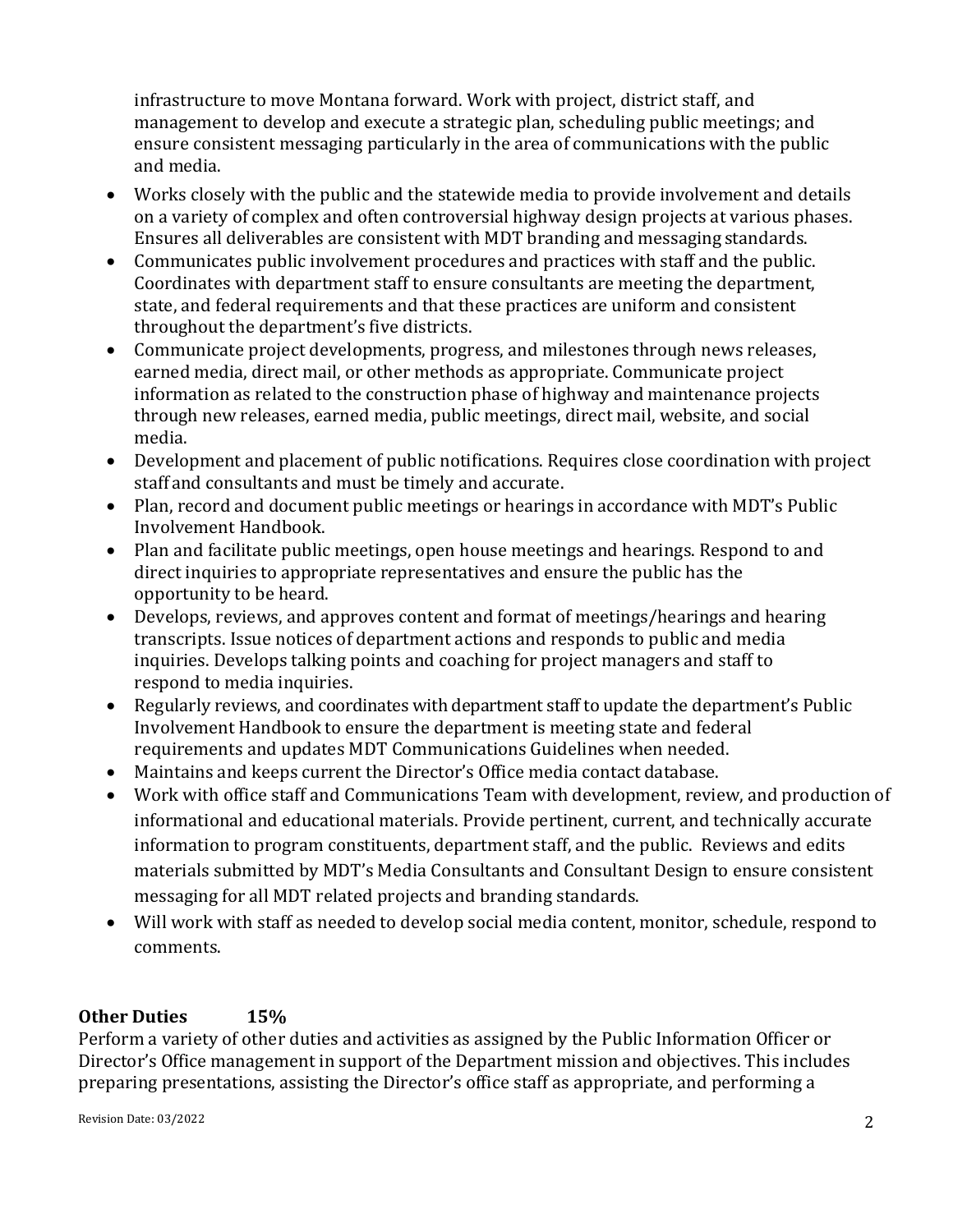variety of other duties as requested.

#### **Supervision**

The number of employees supervised is: 0 The position number for each supervised employee is: n/a

#### **Physical and Environmental Demands:**

Physical

- Sitting/Standing for long periods of time
- Driving
- Lift up to 50 lbs.

#### Mental

- Maintain professionalism at all times
- Interact with the public and media on a regular basis
- Manage multiple priorities
- Accuracy
- Coordination
- Remain calm and effective under pressure
- Tolerance for repetitive tasks
- Organization
- Self-discipline; independence of action
- Attention to detail
- Effective written and verbal communication
- Adapt quickly to changing circumstances

## **Knowledge, Skills and Abilities (Behaviors):**

#### Knowledge

This position requires a working knowledge of communication principles, marketing, public relations, and business administration. An understanding of state and federal highway construction, maintenance and funding is helpful as is an understanding of the National Environmental Policy Act and the Montana Environmental Policy Act. Also, working knowledge of a PA and recording devices/equipment.

Skills

- Strong writing skills, specifically correspondence, advertising, news releases and earned media.
- Excellent proof reading and editing skills.
- Excellent oral communication skills in person, via e-mail, over telephone, also one-on-one and in large groups (public speaking)
- Computer proficiency including MS Word, databases, desktop publishing, Adobe Creative Cloud, InDesign, Illustrator and working in a Windows environment.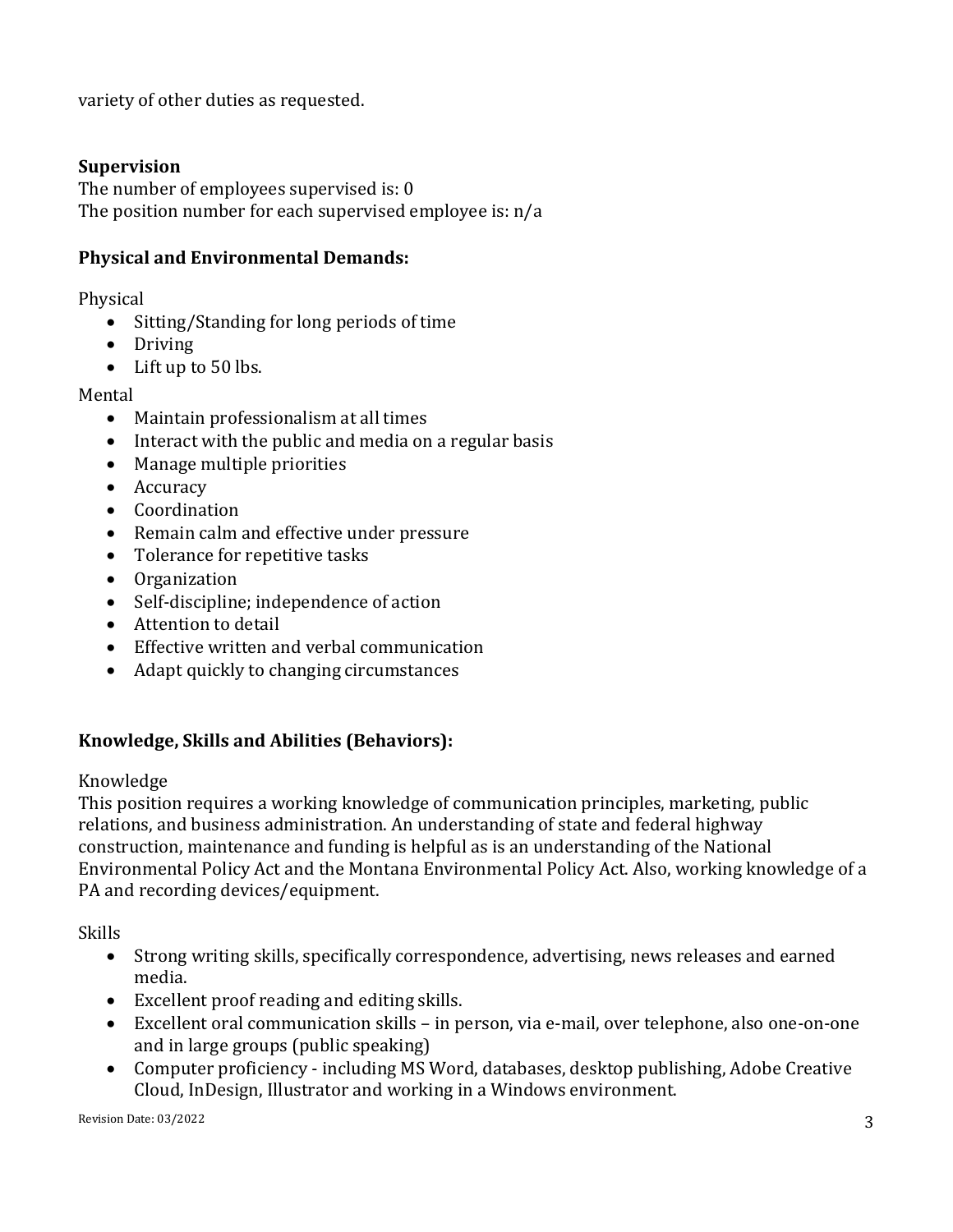- Excellent customer service skills-- working with internal and external customers.
- Ability to diffuse situations and maintain control of meetings.
- Ability to manage multiple details and deadlines.
- Ability to build relationships with staff, public, consultants, elected officials, other government agency staff and media.
- Ability to document and work within established record keeping systems.
- Use electronic equipment, specifically projectors, recording devices and public address systems.
- Design/layout skills.
- Social media marketing skills.

## **Minimum Qualifications (Education and Experience):**

The required knowledge and skills are typically acquired through a combination of education and experience equivalent to Bachelor's Degree in Communications, Business, Journalism, Marketing, Public Relations, Public Administration or a related field.

This position requires a minimum of 2 years of experience in composing and issuing news releases, media, advertising, and project management.

Certifications, licensure, or other credentials include: n/a

Alternative qualifications include: Any combination of additional related work experience and education equivalent to the minimum qualifications.

## **Special Requirements:**

*List any other special required information for this position*

This position travels approximately 20,000 – 25,000 miles per year, which includes day and overnight trips.



Fingerprint check  $\boxtimes$  Valid driver's license

 $\Box$ Background check

Union Code

Other; Describe

Safety Responsibilities

The specific statements shown in each section of this description are not intended to be all inclusive. They represent typical elements and criteria considered necessary to perform the job successfully.

 $\Box$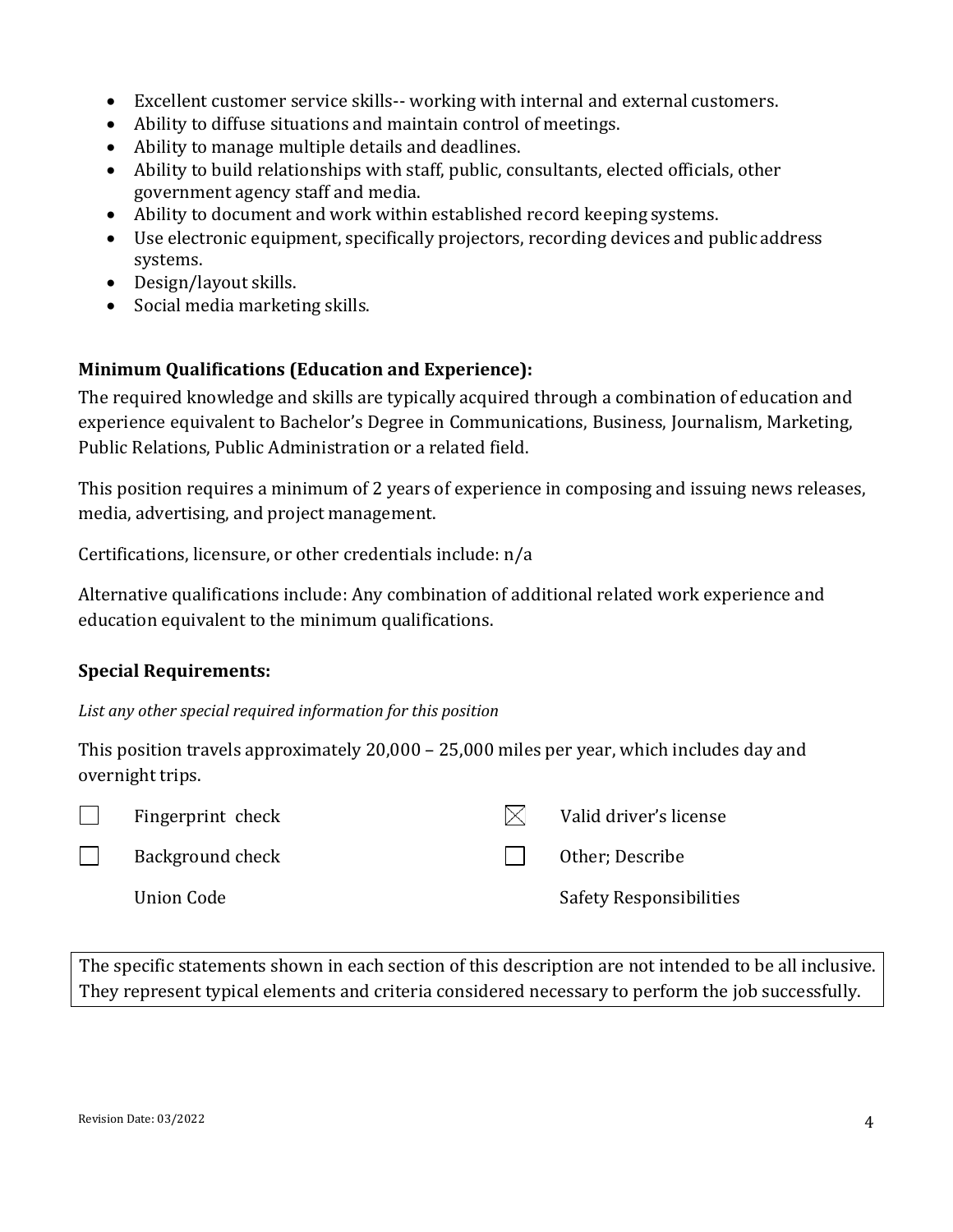## **Signatures**

My signature below indicates the statements in the job description are accurate and complete.

| <b>Immediate Supervisor</b>                                         | <b>Title</b> | Date |  |  |
|---------------------------------------------------------------------|--------------|------|--|--|
| <b>Administrative Review</b>                                        | <b>Title</b> | Date |  |  |
| My signature below indicates that I have read this job description. |              |      |  |  |
|                                                                     |              |      |  |  |
| <b>Employee</b>                                                     | <b>Title</b> | Date |  |  |